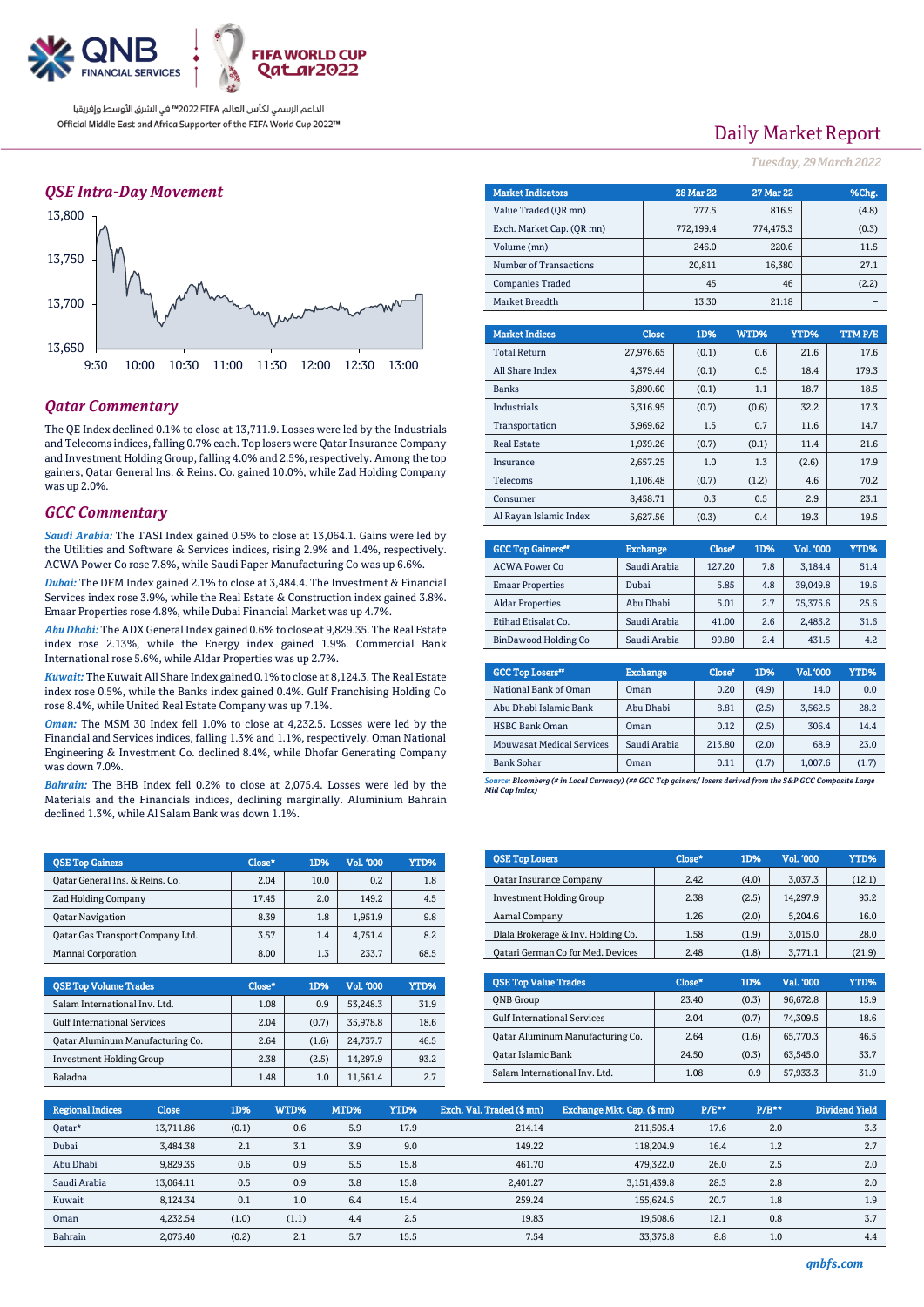

# Daily Market Report

*Tuesday, 29March2022*

*Source: Bloomberg, Qatar Stock Exchange, Tadawul, Muscat Securities Market and Dubai Financial Market (\*\* TTM; \* Value traded (\$ mn) do not include special trades, if any)*

## *Qatar Market Commentary*

- The QE Index declined 0.1% to close at 13,711.9. The Industrials and Telecoms indices led the losses. The index fell on the back of selling pressure from Qatari and Arab shareholders despite buying support from GCC and Foreign shareholders.
- Qatar Insurance Company and Investment Holding Group were the top losers, falling 4.0% and 2.5%, respectively. Among the top gainers, Qatar General Ins. & Reins. Co. gained 10.0%, while Zad Holding Company was up 2.0%.
- Volume of shares traded on Monday rose by 11.5% to 246.0mn from 220.6mn on Sunday. However, as compared to the 30-day moving average of 295.7mn, volume for the day was 16.8% lower. Salam International Inv. Ltd. and Gulf International Services were the most active stocks, contributing 21.6% and 14.6% to the total volume, respectively.

| <b>Overall Activity</b>        | Buy %* | Sell %* | Net (QR)          |
|--------------------------------|--------|---------|-------------------|
| Qatari Individuals             | 37.56% | 39.44%  | (14, 575, 513.4)  |
| <b>Oatari Institutions</b>     | 15.63% | 31.23%  | (121, 272, 182.5) |
| Oatari                         | 53.19% | 70.67%  | (135.847.695.9)   |
| <b>GCC</b> Individuals         | 0.65%  | 0.85%   | (1,620,787.8)     |
| <b>GCC</b> Institutions        | 5.03%  | 4.02%   | 7,801,464.3       |
| GCC                            | 5.67%  | 4.87%   | 6.180.676.5       |
| Arab Individuals               | 10.72% | 10.99%  | (2,078,353.2)     |
| Arab Institutions              | 0.00%  | 0.00%   | 27,611.5          |
| Arab                           | 10.72% | 10.99%  | (2,050,741.7)     |
| Foreigners Individuals         | 2.36%  | 2.38%   | (118, 341.7)      |
| <b>Foreigners Institutions</b> | 28.05% | 11.10%  | 131,836,102.9     |
| Foreigners                     | 30.42% | 13.48%  | 131,717,761.2     |

*Source: Qatar Stock Exchange (\*as a % of traded value)*

## *Ratings, Earnings Releases, Global Economic Data and Earnings Calendar*

#### Ratings Updates

| Company<br>Agency         | <u>иаткет</u>  | l'ype*    | <b>Old Rating</b> | w Rating<br>Net | <b>Rating Change</b> | Outlook'                 |   |
|---------------------------|----------------|-----------|-------------------|-----------------|----------------------|--------------------------|---|
| Fitch<br><b>Gulf Bank</b> | $-1$<br>Kuwait | Viability | bb+               | bbb-            |                      | $\overline{\phantom{a}}$ | - |

*Source: News reports, Bloomberg (\* LTR – Long Term Rating, FSR- Financial Strength Rating)*

#### Earnings Releases

| Company                         | <b>Market</b> | Currency   | Revenue<br>$(mn)$ 402021 | % Change<br>YoY | <b>Operating Profit</b><br>$(mn)$ 402021 | % Change<br>YoY          | <b>Net Profit</b><br>$(mn)$ 402021 | % Change YoY |
|---------------------------------|---------------|------------|--------------------------|-----------------|------------------------------------------|--------------------------|------------------------------------|--------------|
| Saudi Printing & Packaging Co.* | Saudi Arabia  | <b>SR</b>  | 783.6                    | 2.1%            | (23.2)                                   | N/A                      | (59.3)                             | N/A          |
| Saudi Real Estate Co.*          | Saudi Arabia  | <b>SR</b>  | 1.028.8                  | 85.9%           | 119.1                                    | N/A                      | 54.9                               | N/A          |
| Seera Group Holding*            | Saudi Arabia  | <b>SR</b>  | 24.669.2                 | 13.7%           | 1.016.3                                  | $-38.8%$                 | 221.9                              | $-75.6%$     |
| Northern Region Cement Co.*     | Saudi Arabia  | <b>SR</b>  | 561.9                    | $-13.7%$        | 120.8                                    | $-4.8%$                  | 106.7                              | $-1.4%$      |
| Saudi Arabia Refineries Co.*    | Saudi Arabia  | <b>SR</b>  | 8.2                      | $-51.4%$        | 5.3                                      | $-62.1%$                 | 6.6                                | $-50.7%$     |
| Abu Dhabi Ship Building Co.*    | Abu Dhabi     | <b>AED</b> | 254.3                    | $-0.2%$         | $\overline{\phantom{a}}$                 | $\overline{\phantom{a}}$ | 11.0                               | N/A          |

*Source: Company data, DFM, ADX, MSM, TASI, BHB. (\*Financial for FY2021)*

#### Global Economic Data

| Date <sup>1</sup>                                                                                                                                                                                                                 | Market.           | Source        | ndicaton                  | <b>Period</b> | Actual | Consensus | <b>Previous</b> |
|-----------------------------------------------------------------------------------------------------------------------------------------------------------------------------------------------------------------------------------|-------------------|---------------|---------------------------|---------------|--------|-----------|-----------------|
| 03/28                                                                                                                                                                                                                             | <b>TTC</b><br>US. | Census Bureau | Wholesale Inventories MoM | Feb           | 2.10%  | L.00%     | 0.80%           |
| $\alpha$ . The contract of the contract of the set of the contract of the set of the set of the set of the set of the set of the set of the set of the set of the set of the set of the set of the set of the set of the set of t |                   |               |                           |               |        |           |                 |

*Source: Bloomberg (s.a. = seasonally adjusted; n.s.a. = non-seasonally adjusted; w.d.a. = working day adjusted)*

#### Earnings Calendar

| Tickers <sup>1</sup> | Company Name        | Date of reporting 4Q2021 results | No. of days remaining | Status |
|----------------------|---------------------|----------------------------------|-----------------------|--------|
| <b>ERES</b>          | Ezdan Holding Group | 30-Mar-22                        |                       | Due    |

| <b>Tickers</b> | <b>Company Name</b> | Date of reporting 1Q2022 results | No. of days remaining | <b>Status</b> |
|----------------|---------------------|----------------------------------|-----------------------|---------------|
| <b>OIBK</b>    | Oatar Islamic Bank  | 12-Apr-22                        | 14                    | Due           |
| QFLS           | Qatar Fuel Company  | 13-Apr-22                        | 15                    | Due           |
| ABOK           | Ahli Bank           | 19-Apr-22                        | $\angle L$            | Due           |

*Source: QSE*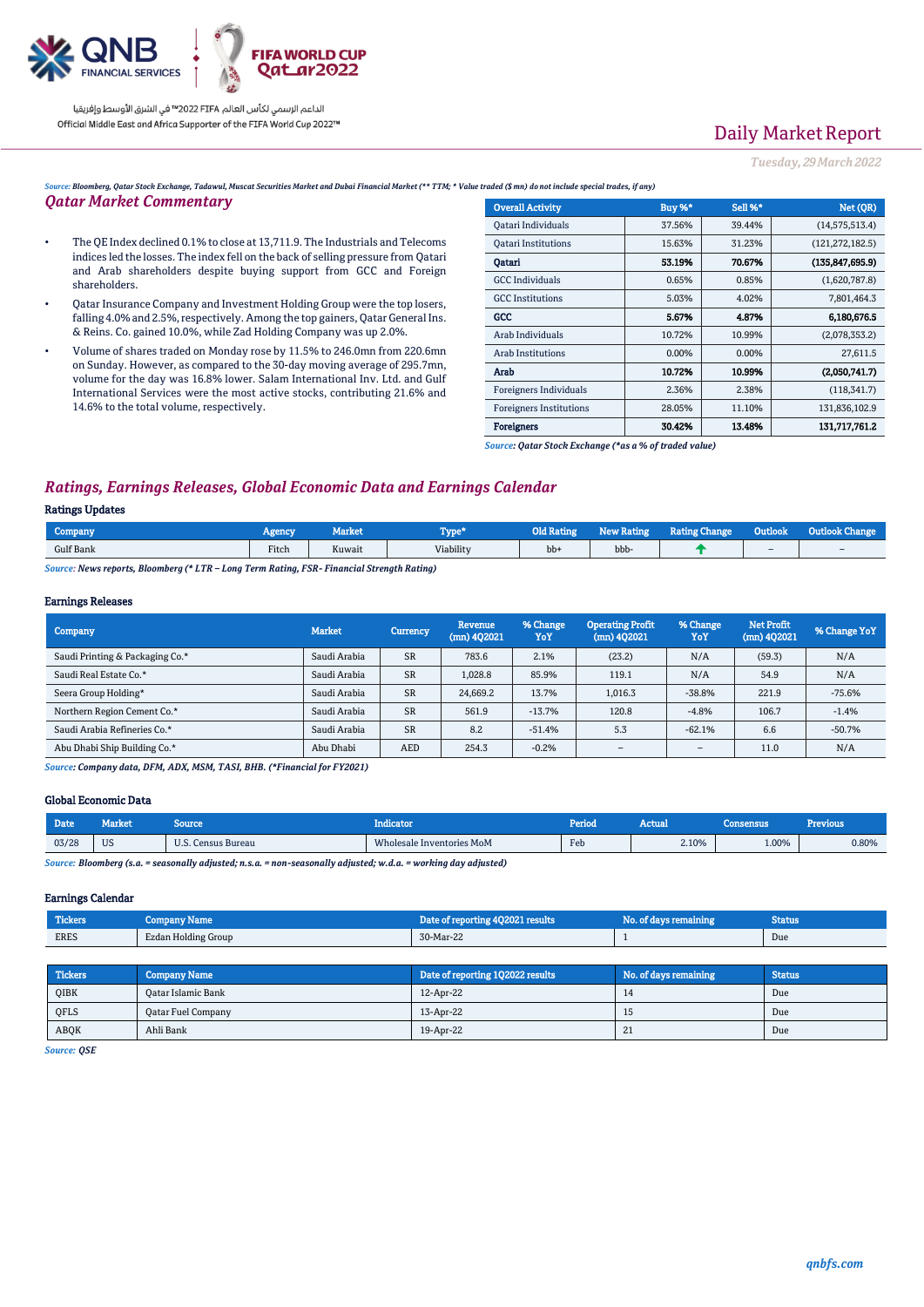

## *Qatar*

- Qatar's economy to expand 4.5% in 2022; prior +4.2% Qatar's economy will expand 4.5% in 2022 according to the latest results of a Bloomberg News survey of 12 economists conducted from March 18 to March 25. (Bloomberg)
- Qatar Electricity and Water Company's Joint venture, Nebras Power, signs an agreement to build and operate a large-scale CCGT power project in Uzbekistan - Nebras Power Investment Management B.V. (NPIM), a wholly-owned subsidiary of Nebras Power QPSC, has successfully entered into a long-term Power Purchase Agreement (PPA) in Uzbekistan to construct and operate the Syrdarya II Combined Cycle Gas Thermal (CCGT) power plant in the central region of the country. The power purchase agreement was formalized at the 2022 Tashkent International Investment Forum with Uzbek government officials and members of Nebras Power's senior management team in attendance for the signing ceremony. Remarking on the announcement of Nebras entering into a long-term power agreement in a vibrant new market, Nebras Power's Chairman Mohammed Nasser Al-Hajri said: "Our overarching goal has always been to broaden and enrich our global asset portfolio. With our expansion into Uzbekistan, we have not only again effectively advanced this mission, but we are additionally endowing communities and cities throughout the country with access to a dedicated and clean source of energy." Nebras's CEO Khalid Mohammed Jolo also expressed his excitement about the company becoming a major energy player in the Central Asian country: "We are proud to be awarded this opportunity to develop and manage a large-scale power project in Uzbekistan. Moreover, Nebras promises to deliver significant technical and project expertise to support and strengthen the country's power industry." For their inaugural foray into Uzbekistan, Nebras Power partnered with an international consortium of power companies, including French company EDF (Électricité de France) and Japanese-based Sojitz Corporation and Kyuden Group. The alliance submitted the winning tender to build and manage the 1600 MW power facility in the region of Syrdarya, which is located approximately 150 km south of the capital city of Tashkent. Syrdarya II is contracted to provide power to the National Power Grid of Uzbekistan as part of a 25-year off-take agreement. It will be one of the nation's largest power generating facilities upon completion and will be instrumental in helping the country meet its growing energy demands from both industry and residential sectors. Enersok, a newly formed project company, will be tasked with carrying out the construction and management of Syrdarya II. As part of the sales purchase agreement, Nebras will control 33.3% of Enersok, while the remaining shares will be divided amongst EDF, Sojitz and Kyuden. The building of Syrdarya II will follow international guidelines on sustainability and conservation. Operations and maintenance will also adhere to stringent industry and environmental emission standards and protocols. The project has not yet broken ground, but construction is expected to begin by the end of this year and completion is projected by end of 2025 or early 2026. (QSE)
	- Aamal AGM approves 5% cash dividend Aamal Company yesterday held its online Annual Extra Ordinary and Ordinary General Assembly Meetings led by the Chairman of the Board of Directors (BOD) Sheikh Faisal bin Qassim Al Thani. During the event, the General Assembly approved the Company's financial position for the financial year ended December 31, 2021, its business plans, as well as the proposal of the BOD to distribute dividends to the current shareholders at a sum of 5 percent of the nominal value of each share or QR0.05 per share. In his speech, Sheikh Faisal reiterated that Aamal has achieved out-standing results last year at all levels despite challenges the Company experienced in 2020."I am proud of the contributions that Aamal made over the previous years to the sustainable development of the Qatari economy, and I look forward to building on what has been accomplished," he added. CEO and Managing Director of Aamal Sheikh Mohammed bin Faisal Al Thani, who delivered the annual report, said, "The FIFA World Cup will this year provide a significant economic boost to both Aamal and Qatar and, together with the opportunities generated by the Qatar National Vision 2030, and under

# Daily Market Report

*Tuesday, 29March2022*

the wise leadership of our government, we expect increasing international recognition of Qatar as an attractive place to invest. These are exciting times for our country and for Aamal as we strive to continue to deliver value for all our stakeholders and continue to explore new opportunities that will help us deliver sustainable growth and profitability". He added, "Throughout the years, we maintained our commitment to corporate governance best practice and continued to incorporate environ-mental, social and governance considerations at the heart of our operations. For example, Doha Cables has started supplying lead-free cables to replace hazardous cables used in the oil and gas sector and we launched a new website, which is fully accessible to all users regardless of any disability. Our partnership with the Olympic Committee to support Qatar's Olympic Team further reflects Aamal's ongoing commitment to our community". During the meeting, the General Assembly also approved Aamal's Corporate Governance Report for the year ended December 31, 2021, as well as the company's Internal Controls over Financial Reporting (ICOFR) Report for the same period. The General Assembly also approved discharging Members of the Board of Directors from their liability for the year ended December 31, 2021.By secret ballot and cumulative vote count, the shareholders elected the following candidates to the Board of Directors of the company from the period between the end of the work of the Ordinary General Assembly on March 28, 2022 until the date of the General Assembly for the financial year ending on December 31, 2024: Sheikh Faisal bin Qassim Faisal Al Thani, Sheikh Mohammed bin Faisal Qassim Al Thani, Sheikh Jabor bin Abdul Rahman Al Thani, Sheikh Abdullah bin Hamad Qassim Al Thani, Sheikha Al Jazi bint Faisal Qassem Al Thani, Kamel Mohammed Al Agla, Sheikh Faisal bin Fahad Jassim Al Thani, Yousef bin Rashid Al Khater, and Ali Hussein Al Sadah. The General Assembly also approved appointing KPMG as the Company's External Auditor for the Financial Year of 2022 and finalized their fees. (Peninsula Qatar)

- Medicare Group Co: The EGM Endorses items on its agenda Medicare Group Co. announced the results of the EGM. The meeting was held on 28 March 2022 and the following resolution were approved. 1. The EGM approved the amendment of some articles of the company's Articles of Association in accordance with the Law No. (8) of 2021 amending Law No. (11) of 2015 regarding the Commercial Companies Law, in addition to amending some other articles and replacing some of the phrases contained in some articles of the Articles of Association. 2. The EGM approved the Board of Directors' recommendation to amend the second paragraph of Article (7) of the company's Articles of Association to increase the percentage of non-Qatari investors' ownership from 49% to 100% of the company's capital, after obtaining the necessary approvals from the competent authorities in accordance with the relevant laws. 3. The EGM approved the Board of Directors' recommendation to amend Article (2) of the company's Articles of Association by adding some objects. 4. The EGM Authorized the Chairman and Vice-Chairman of the Board of Directors to sign (one of them solo) the amended Articles of Association of the company before the competent authorities, take all necessary actions in order to implement the decisions of the Extraordinary General Meeting and publish the amendments in the Gazette. (QSE)
- Ezdan Holding Group postpones conference call for the year 2021 –Ezdan Holding Group has postponed the Conference Call that was supposed to be held on 29 March 2022 at 2:00 PM to 31 March 2022 at 2:00 PM to discuss the financial statements for the year ended on December 31, 2021. (QSE)
- Dlala Holding Company Postpones the date of the ordinary and extraordinary general assembly meeting – Dlala Brokerage and Investment Holding Company will postpone the date of the Ordinary and Extraordinary General Assembly so that it will be on Wednesday, corresponding to 20 April 2022, by default via the Internet via the (Zoom) platform at exactly nine-thirty in the evening, Doha time. On 27 April 2022, via the Zoom platform, on the same date. We would also like to inform you that item No. (3) of the agenda of the Extraordinary General Assembly has been amended, related to the proposal to reduce the company's capital by 33%, or 93,772,800, so that the proposed capital after the reduction is 190,387,200, instead of 32,5%, or 92,352,000 So that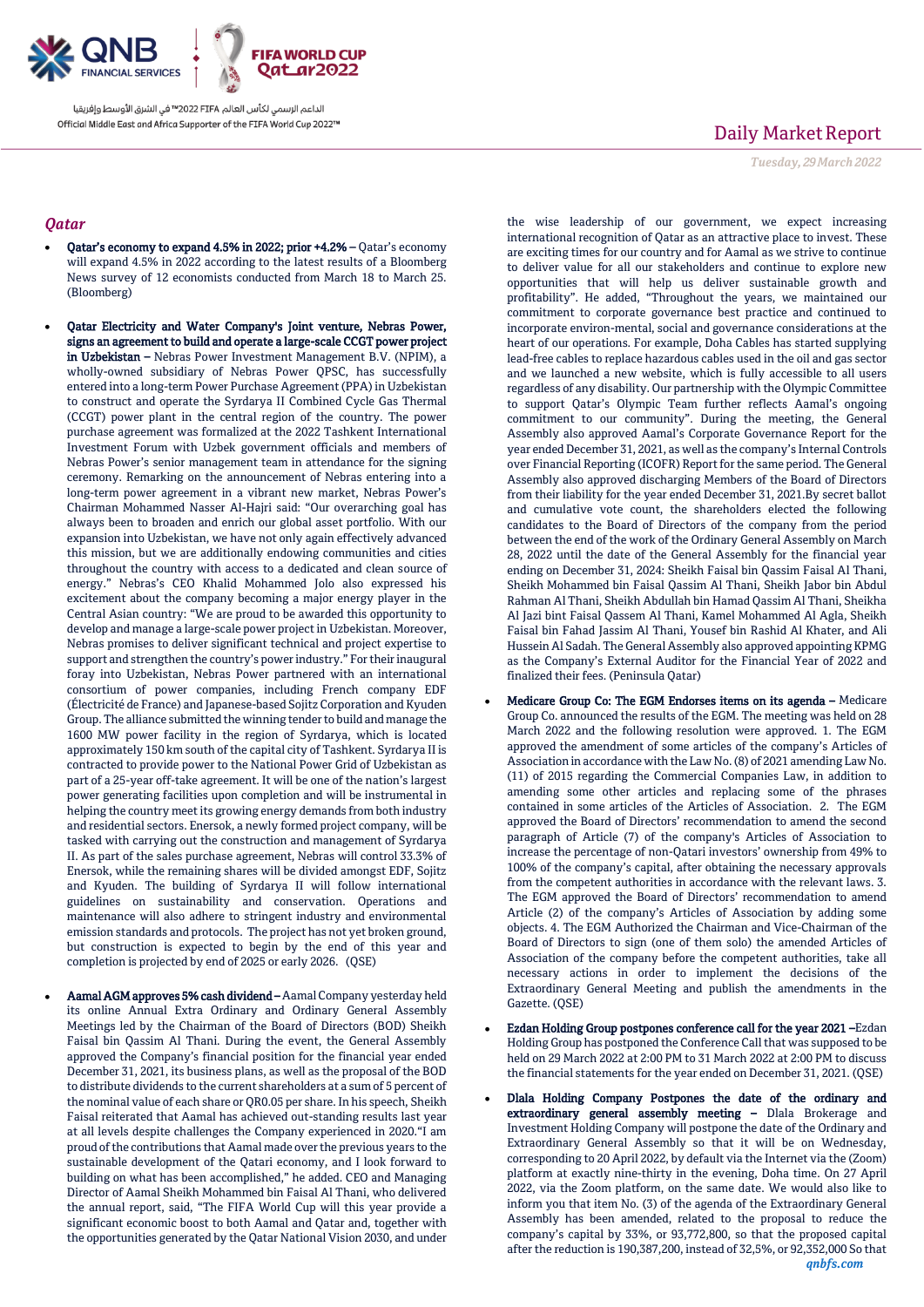

the company's proposed capital is 191,808,000 and the amendment of Article (6) of the company's articles of association accordingly. (QSE)

- Qatar Islamic Bank to disclose its Quarter 1 financial results on April 12 Qatar Islamic Bank to disclose its financial statement for the period ending 31st March 2022 on 12/04/2022. (QSE)
- Investment Holding Group announces the closure of nominations of Independent members and Non-Independent members in its Board of Directors and the list of candidates – Investment Holding Group announced the closure of the nomination period for four Independent members and seven Non-Independent members of the company's Board of Directors for a term of three (3) years (2022-2025), on Wednesday 23rd of March 2022 at 2:00pm. Accordingly, and based on the decision of the Board of Directors of Investment Holding Group. with reference number 69/2022, dated March 23, 2022, which accepted the candidacy of the thirteen candidates mentioned below, kindly find attached herewith the list of candidates for Independent and Non-Independent membership in the Board of Directors of Investment Holding Group, in accordance with article #5 of the Corporate Governance Code for Companies and Legal Entities Listed on the Main Market issued by Qatar Financial Markets Authority (QFMA) pursuant to Resolution No. 5 of 2016. The list of names and data of candidates for Independent membership in the Board of Directors of Investment Holding Group is as follows: i) Sheikh Suhaim Bin AbdulAziz Al Thani, ii) Mr. Ibrahim Abdulla Al-Abdulla, iii) Mr. Abdulla Darwish Al Darwish, iv) Dr. Bothaina Al Ansari, v) Mr. Mohammed Abdullah Mohammed Al Jumah. The list of names and data of candidates for Non-Independent membership in the Board of Directors of Investment Holding Group is as follows: i) Mr. Mohamad Moataz Mohamad Al-Khayat, ii) Mr. Ramez Mohamad Al-Khayat, iii) Mr. Khalid Ghanim Sultan Al Hodaifi Al Kuwari, iv) Mr. Hamad Ghanim Sultan Al Hodaifi Al Kuwari, v) Mr. Mohamed Ghanim Sultan Al Hodaifi Al Kuwari, vi) Mr. Hamad Hassan Al Jamali. Urbacon Trading and Contracting Company (CR No. 50788) - Represented by the candidate to represent the company in the membership of the Board of Directors, Mr. Iyad Ihsan Abdel Rahim. Highness Holding Company (CR No. 84643) Represented by the candidate to represent the company in the membership of the Board of Directors, Mr. Mohamad Mohamad Sadiq Al-Dawamaneh. Kindly note that the voting will be on the basis of secret ballot and cumulative voting, in accordance with article #29 of the company's articles of association, article #35 of the Corporate Governance Code No. 5 of 2016 and article #96 of the Commercial Companies Law. (QSE)
- Qatar Oman Investment Company: Postpones its AGM and EGM to 05 April 2022 due to lack of quorum - Qatar Oman Investment Company announced that due to non-legal quorum for the AGM and EGM on 28 March 2022, therefore, it has been decided to postpone the meeting to 05 April 2022 at 09:30 PM at our Office. (QSE)
- 'BYH reflects housing industry's role in Qatar's construction boom' The Build Your House (BYH) Exhibition 2022 which opened under the patronage of the Prime Minister and Minister of Interior H E Sheikh Khalid bin Khalifa bin Abdulaziz Al Thani at the Qatar National Convention Centre (QNCC) yesterday, reflects the important role played by the housing industry in supporting Qatar's construction boom as the country moves towards the completion of various development projects under the Qatar National Vision 2030, Minister of Commerce and Industry H E Sheikh Mohammed bin Hamad bin Qassim Al Abdullah Al Thani has said. The Minister, who inaugurated the three-day event, toured the expo which features over 150 exhibitors showcasing the latest services and products in the house-building industry. In a statement, the Minister added that the exhibition provides visitors the opportunity to discover prominent technological developments and the best inter-national practices in the field of engineering, construction and design. BYH 2022 also forms a key platform to strike fruitful and successful partnerships with specialist companies and consultants in the field, in support of the national economy, he added. Speaking to The Peninsula on the sidelines of the expo, Petula Rame, Sales and Programs Manager at event organizer NeXTfairs said over QR600mn worth of deals are expected to be signed during the exhibition, amid a vibrant Qatari market that is moving towards a post-pandemic era. The last two editions of BYH have

## Daily Market Report

generated over QR400mn worth of deals per edition during the pandemic. (Peninsula Qatar)

- QNB Group to showcase cutting edge services at Smart City Expo Doha 2022 – As the Official Bank Sponsor of this year's edition of the Smart City Expo Doha 2022, QNB Group, the largest financial institution in the Middle East and Africa, is displaying its latest digital banking products and services at the bank's pavilion organized during the two-day event. This participation provides the bank with the unique opportunity to display its latest digital solutions and innovative products tailored to suit the changing needs of customers. It also affirms the bank's keenness to showcase its brand, the most valuable in the MEA, among the biggest international brands in digital and smart services during this event, bringing together experts from all over the world to discuss the smart city system in urban areas. The event demonstrates QNB Group's commitment to address customers' changing needs with the highest and most advanced levels of service including: QR Pay, QNB Pay, WeChat, FacePay, Smart Card Kiosk and QNB Simplify, which are some of the services available for visitors to experience at QNB Group's booth at the Expo. The booth's visitors will have chance to explore QR Pay through Mobile Banking, a new feature that enables customers to pay using a QR code at participating merchant partners and is available on both iOS and Android devices, along with simple and secured contactless payments through Apple Pay, Fitbit Pay and Garmin Pay. QNB was the first Bank in Qatar to introduce these payment options to customers. (Peninsula Qatar)
- QFC signs agreement with Bayt Qatar Financial Centre (QFC) has signed a Memorandum of Understanding (MoU) with Bayt.com, one of the most trusted and respected recruitment plat-forms in the region, to empower the local talent pool and entrepreneurs, as well as assist QFC firms to access Bayt network and support programs. Founded in 2000, Bayt is the largest marketplace that connects and brings together working professionals seeking jobs and potential employers under a single banner. This collaboration introduces QFC firms to Bayt's privilege client program, initiates the feasibility of on-boarding graduates to internships in QFC entities and spurs initiatives to up skill startup talents. Bayt shall also extend its products and services to QFC firms at a special rate.The agreement was signed by Sheikha Alanoud bint Hamad Al Thani, Deputy CEO & Chief Business Officer, QFC and Sinan Jaber, General Manager, Bayt. Under the MoU there will be mutual collaboration in innovative trends in the workforce such as hybrid work, learning, skills, career pathways, talent acquisition and internal mobility, talent intelligence, diversity, and organizational success. (Peninsula Qatar)
- Qatar's biggest property deal last week fetches QR14.5mn Qatar's biggest property deal in the third week of March generated QR14.5mn through the sale of a 6,425 square-meter vacant plot in Al Wakra, at QR210 per foot, according to Utopia Properties. In addition, a 3,139-sqm vacant plot in Al Daayen Municipality's Jeryan Jenaihat zone was sold for QR14.3mn, at QR280 per foot. Umm Slal Municipality's Al-Kharaitiyat zone witnessed a deal for a 3,139-sqm residential complex worth QR14 million, at QR414 per foot. The value of real estate transactions in Qatar recorded QR382.5 million in the third week of March with a growth of 61 percent compared to the previous week. While that period witnessed the execution of 99 real estate deals, with a growth of 34 percent and an average of QR3.9mn per deal, according to the data of the weekly real estate bulletin issued by the Real Estate Registration Department at the Ministry of Justice from March 13 to 17, 2022. (Qatar Tribune)
- Hassad: ready to meet any grain shortage Hassad, Qatar's premier investor in food and agribusiness, said it has developed a strategic rapid action plan to meet the local market needs of grains, oilseeds, and wheat in the event of any shortage or imbalance in the global supply chain. The plan will be executed through the company's international and local investments. Chief Executive Officer, Hassad Food, Eng. Mohamed bin Badr El Sadah commented: "We developed strategic rapid action plan in line with Hassad's investment strategy, to achieve food security for Qatar." He explained that Hassad could supply all types of grains, oilseeds, and wheat from several sources, including North America, South America, Turkey, Australia, and the Black Sea region. (Peninsula Qatar)
- *qnbfs.com* Qatar welcomes nearly 58,000 cruise passengers in first half of season – By implementing the latest travel safety regulations in co-ordination with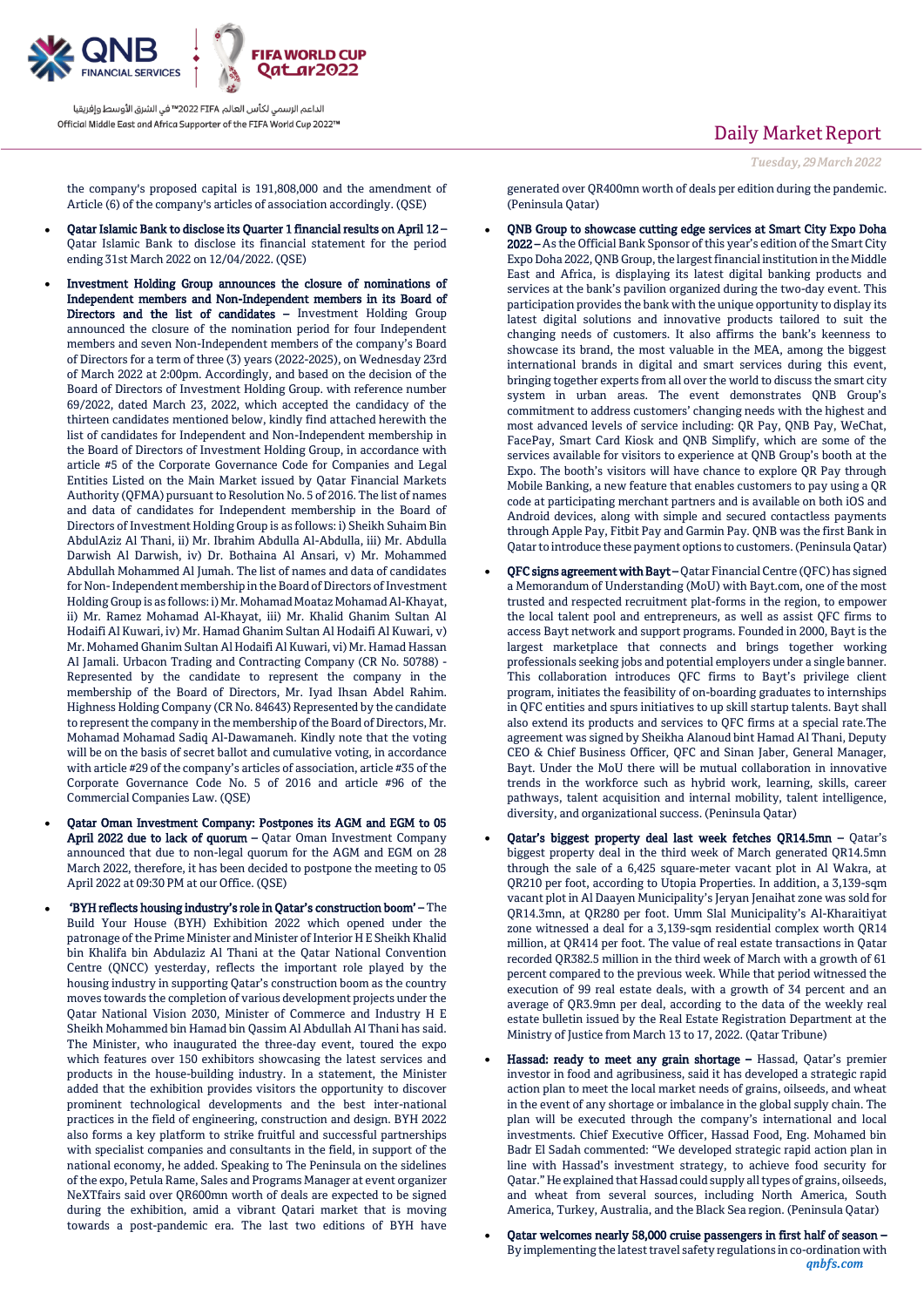

stakeholders, Qatar Tourism (QT) successfully welcomed almost 58,000 passengers and crew members in the first half of the 2021- 22 cruise season, which started in early December and will run until June. In a statement yesterday, the QT said despite the unprecedented challenges posed by the coronavirus (Covid-19) pandemic, it took several steps to effectively resume cruise tourism, in co-operation with its national aviation partner Qatar Airways, the Port Authority, Mwani, the Ministry of Public Health, and other public and private sector partners. QT chairman and Qatar Airways Group Chief Executive HE Akbar alBaker said: "Thanks to the remarkable efforts of all our partners, we managed to successfully and safely resume cruise tourism, which is a crucial subsector that helps us showcase our authentic experiences to a large number of visitors within a short period of time." "The role of Mwani Qatar is highly commendable as they helped position Qatar as a popular destination for marine tourism in the region within a short span of just six seasons," he said. "We are now gearing up to witness a growth in passenger numbers particularly in the lead up to the FIFA World Cup Qatar 2022 with the opening of a permanent passenger terminal at Doha Port this summer." (Gulf-Times.com)

### *International*

- Biden says budget targets Trump's 'fiscal mess,' raises taxes on wealthy US President Joe Biden on Monday submitted a \$5.79tn budget plan to Congress that calls for record peacetime military spending and further aid for Ukraine, while raising taxes for billionaires and companies and lowering government deficits. The budget proposal for the fiscal year starting Oct. 1, lays out Biden's priorities, including campaign promises to make the wealthy and companies pay more tax. It is merely a wish list as lawmakers on Capitol Hill make the final decisions on budget matters. House Speaker Nancy Pelosi said Congress looked forward to working on Biden's "bold fiscal blueprint," even as some fellow Democrats chafed at Biden's pledge to boost military spending. Biden's plan drew immediate criticism from Republicans, who together with moderate Democrats, killed similar tax proposals in the 2022 budget. "The budget I am releasing today sends a clear message to the American people (about) what we value: first, fiscal responsibility, second, safety and security, and thirdly ... the investments needed to build a better America," Biden told reporters at the White House. (Reuters)
- US goods trade deficit narrows in February; still near record highs The US trade deficit in goods narrowed in February, but the fall reversed only a fraction of the surge to a record high in January, suggesting that trade would again weigh on economic growth in the first quarter. Though the advance indicators report from the Commerce Department on Monday showed businesses continuing to restock last month, the pace slowed from late 2021, implying that there would probably be no contribution to gross domestic product growth from inventory investment either. The trade deficit last month fell 0.9% to \$106.6bn, the Commerce Department said on Monday. The goods trade deficit hit an all-time high of \$107.6bn in January. Exports increased 1.2% to \$157.2bn. Economists believe exports, which were not adjusted for inflation, were flattered by higher prices rather than increased volumes. A blockade of US-Canada border crossings by Canadian truck drivers last month likely reduced export volumes. The government will publish February's comprehensive trade report, which will include country data, next Tuesday. Last month's rise in goods exports was led by a 6.3% surge in shipments of consumer goods. Food exports accelerated 3.6%, while industrial supplies increased 2.6%. But motor vehicle exports dropped 3.4% as production continued to be hampered by a global semiconductor shortage. There were also substantial declines in exports of capital goods and other goods. (Reuters)
- US Treasury refines proposal to enforce 15% global minimum corporate tax – The US Treasury on Monday proposed a new mechanism to comply with and enforce a 15% global corporate minimum tax agreed to last year by 136 countries, partly by denying deductions for taxes paid in jurisdictions with lower rates. The new Under taxed Profits Rule proposed as part of President Joe Biden's fiscal 2023 budget plan would replace the current US Base Erosion Anti-Abuse Tax (BEAT) with a new system that would act as a "top-up tax" to ensure that multinational corporations pay an effective tax rate of at least 15%, the Treasury said in budget documents released on Monday. The global minimum tax deal negotiated

## Daily Market Report

*Tuesday, 29March2022*

through the Organization for Economic Cooperation and Development (OECD) is aimed at ending a downward competitive spiral of corporate rates and an erosion of government revenues while denying advantages to tax-haven countries. A key feature of Treasury's proposed rule is that it would generate additional revenue by denying deductions to companies to the extent that they are paying a tax rate below 15%, a US Treasury official told Reuters. (Reuters)

- Citi/YouGov: UK public inflation expectations hit new record high –The British public's expectations for inflation over the next five to 10 years hit a record high this month, according to a survey that is likely to be noted with concern by the Bank of England. US bank Citi and polling firm YouGov said their gauge of expectations for inflation in five to 10 years' time rose to 4.4% in March from 4.1% in February. With inflation hitting its highest levels since the early 1990s - 6.2% in the latest data - the BoE is worried that expectations for rapidly rising prices will become embedded in the economy, causing a self-perpetuating wage-price spiral. The BoE raised interest rates earlier this month for the third meeting in a row but it softened its message about the outlook for further increases in borrowing costs. Monday's survey showed public inflation expectations for the coming 12 months also hit a record of 6.1%, up from 5.6% in February. Citi economist Benjamin Nabarro reiterated his warning of a growing risk that inflation expectations could become de-anchored and, although that was not his baseline expectation, "these risks do now merit particular vigilance." The Citi/YouGov survey, which dates back to 2005, polled 2,114 people between March 21-22. (Reuters)
- Ifo: German exporters' morale slumps on war in Ukraine Sentiment among German exporters suffered its biggest drop in March since the beginning of the coronavirus crisis hit morale in April 2020, plummeting because of the war in Ukraine, the Ifo economic institute said on Monday. An Ifo index on export expectations, based on a survey of about 2,300 manufacturing companies, fell to -2.3 points from 17.0 points in February. In April 2020, the index fell by 31.2 points at the beginning of the coronavirus crisis. "Growth in exports will slow down noticeably," Ifo President Clemens Fuest said in a statement, referring to the March reading. "Export expectations fell across all manufacturing industries." (Reuters)
- Shanghai locks down as COVID surges in China's financial hub China's financial hub of Shanghai launched a two-stage lockdown of its 26 million residents on Monday, closing bridges and tunnels and restricting highway traffic in a scramble to contain surging COVID-19 cases. The snap lockdown, announced by the local government late on Sunday, will split China's most populous city roughly along the Huangpu River for nine days to allow for "staggered" testing by healthcare workers in white hazmat suits. It is the biggest COVID-related disruption to hit Shanghai, and sent prices of commodities including oil and copper lower on fears that any further curbs could hurt demand in China, the world's second-largest economy. (Reuters)
- Japan to begin work on relief package to counter rising fuel, food costs Japan's prime minister will order the government on Tuesday to put together a fresh relief package by the end of April to cushion the economic blow from rising fuel and food costs, fanned by the Ukraine crisis. The order will likely intensify debate within the government and the ruling coalition over the scale of spending and source of funding, with some lawmakers calling for a package of around 10tn Yen (\$80.61bn). "We must respond flexibly to counter the impact on corporate activity and people's livelihood" from the Ukraine war-driven spike in raw material prices, Prime Minister Fumio Kishida told parliament on Monday, announcing his plan to make the order. Kishida is under pressure, including from his party's ruling coalition partner Komeito, to compile an extra budget, instead of relying solely on reserves set aside to cope with pandemicrelated spending. (Reuters)
- *qnbfs.com* BOJ policymakers saw need for easy policy despite rising prices – Bank of Japan policymakers stressed the need to keep monetary policy ultra-loose, even as some of them saw signs of growing inflationary pressure from the Ukraine crisis, a summary of opinions at their March meeting showed on Tuesday. Japan's consumer inflation will clearly accelerate from April and may hover around 2% for some time due mainly to the boost from energy price rises, one member was quoted as saying. "As wholesale prices rise at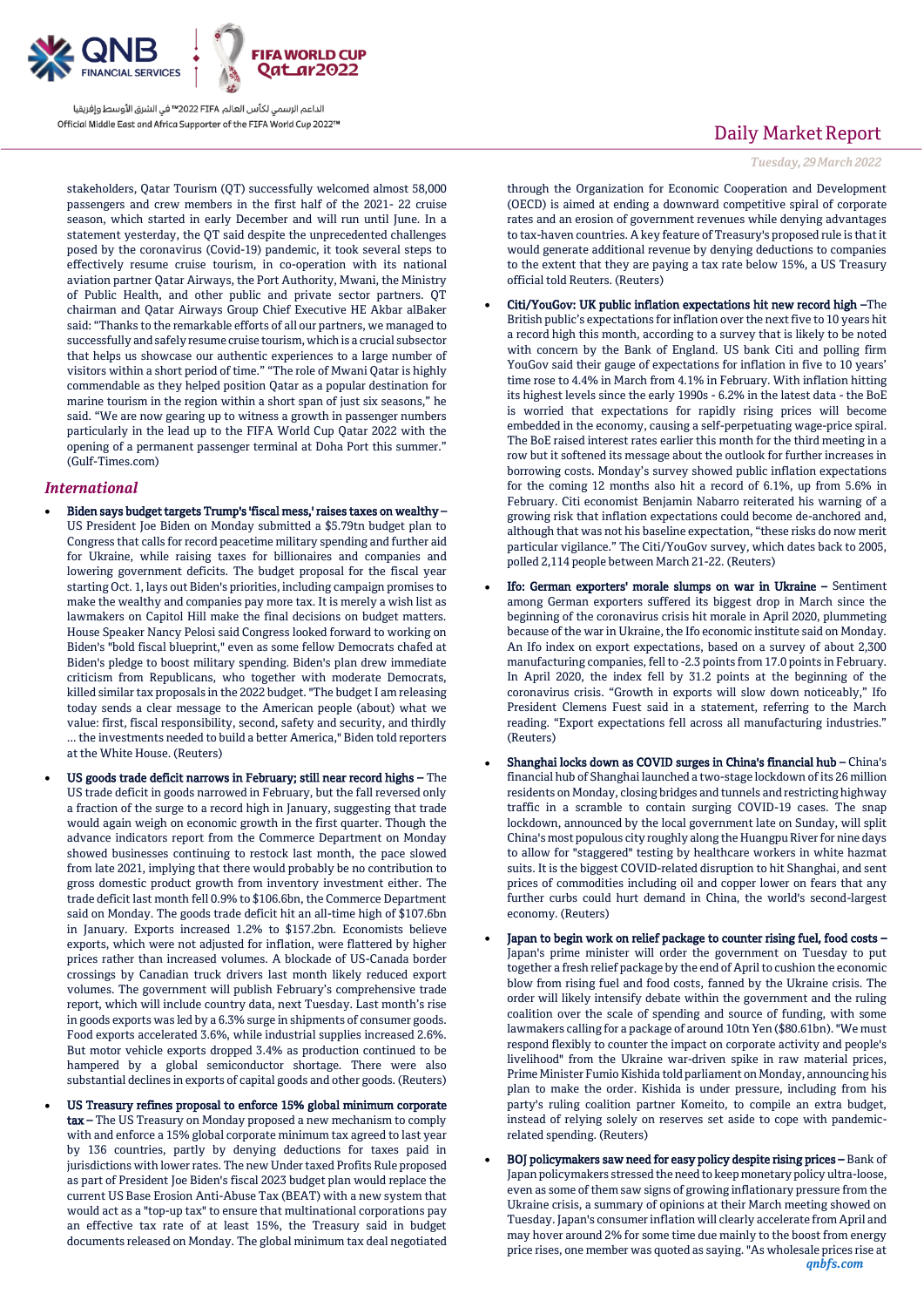

historical levels, upward pressure is gradually heightening for consumer inflation," another member said. Other members, however, warned such cost-push inflation will prove short-lived due to weak domestic demand, the summary showed. "Consumer inflation may move around 2% in the first half of fiscal 2022 due to rising raw material costs. But it could undershoot expectations in the latter half of the year if commodity prices turn down," one member said. (Reuters)

### *Regional*

- Trade pact inked with UAE to set GCC template The free-trade agreement signed between India and the UAE on February 18 could be the template for another pact with the Gulf Cooperation Council (GCC), a bloc of six nations in the Middle East, as New Delhi aspires to boost its goods and services exports to the entire Arab world, India's envoy to the UAE told ET. Adopting the same template would mean the GCC nations - Bahrain, Kuwait, Oman, Qatar, Saudi Arabia and the UAE - may largely extend their market access to Indian goods and services barring specific items that have cultural and religious sensitivities of the region. In the UAE pact, the text of which was released only on Sunday, the Gulf nation placed just 187 tariff lines (out of a total of 7,851) in the negative list, many of those such as tobacco, wines and spirits being considered sin items there. (Bloomberg)
- GCC, South Korea Resume Free Trade Talks South Korea and the Gulf Cooperation Council (GCC) will kick off the fourth round of official talks for a bilateral free trade agreement (FTA) in Seoul on Monday, said Seoul's Ministry of Trade, Industry and Energy. The South Korean Yonhap news agency reported that the four-day talks will resume after a 13-year hiatus in a move to forge deeper economic ties. The six GCC countries, namely Saudi Arabia, the UAE, Kuwait, Bahrain, the Sultanate of Oman and Qatar supply South Korea with 59.8 percent of its crude oil imports, Yonhap reported. South Korea and the GCC agreed to push for a trade agreement in 2007 and had three rounds of talks between 2008 and 2009. But the negotiations have since stalled. However, the two sides agreed to resume these talks when President Moon Jae-in visited Saudi Arabia last year. (Bloomberg)
- GCC states need to remain focused on diversification despite rising oil prices' – Oil producing countries in the GCC must remain focused on their economic diversification efforts and strategies to become knowledgebased economies despite the recent surge in global oil prices, Minister of State and Chairman of the Qatar Free Zones Authority (QFZA) H E Ahmad bin Mohamed Al Sayed said while addressing a panel discussion during the Doha Forum yesterday. Speaking on the topic 'Creating Sustainable Growth in the Gulf as the World Transitions to Net Zero', Minister Al Sayed said most Gulf countries have set diversification and sustainable growth as key elements of their national development strategies. However, at a time when the world is witnessing rising oil prices, increased oil demand and oil supply shortages, GCC countries must remain committed to their diversification targets, he said. "It is important to make sure that every country re-emphasise that economic diversification and creating a sustainable business environment is part of their national strategy, which is what most GCC states have. However, with oil prices going up and there is good surplus happening with the budget… I hope we will not forget to focus and to continue emphasising on the importance of diversification here," the Minister said. (Peninsula Qatar)
- Consumer confidence in Saudi Arabia rises on economic incentives, oil prices surge – Consumer confidence in Saudi Arabia has jumped to 48.4%, buoyed by economic incentives, oil price growth, and positive public news, according to a survey by D/A. The score is 1.6% away from net positive, according to the artificial intelligence-driven research company, and represents an increase of 4.6% from January to February, suggesting Saudis are optimistic about avoiding fallout from the current geopolitical conflict, the company said. The research also found that consumer sentiment towards the company was 92.8% in February, up by 1.5%, while business sentiment grew by 3.8% to 31.4%. Overall, GCC net consumer confidence reached 58.1%, up by 0.7%. However, employment consumer sentiment marginally fell by 0.1%, still remaining in high net positivity territory, which D/A said could be attributed to a calm market. (Zawya)

## Daily Market Report

*Tuesday, 29March2022*

- Saudi MIS awarded three projects Al Moammar Information Systems Company (MIS) has been awarded three projects at a combined value of around SAR 126.8mn from the Ministry of Health, King Abdulaziz City for Science and Technology, and the General Office of the Presidency of State Security. Under a 12-month project worth SAR 79.81mn, the company will maintain the medical devices and equipment for Al Noor Specialized Hospital in Makkah, according to a bourse disclosure on Monday. Moreover, MIS will carry out infrastructure and hardware licenses for King Abdulaziz City at a total value of SAR 21.87mn. The company noted that the project will be implemented over 36 months. The Saudi listed firm will also run and maintain the main data center at the Presidency of State Security for 36 months with an estimated value of SAR 25.10mn. It is worth noting that in January, MIS signed two contracts with Edarat Communications and Information Technology Company at an aggregated amount of SAR 84.5mn. (Zawya)
- Saudi low-cost airline flynas to raise aircraft orders to 250 Flynas, Saudi Arabia's first budget airline, is set to raise its new aircraft orders up to 250, as part of a strategy to tap into growth opportunities in domestic and international markets. The plan has been approved by the board of directors and will support the airline's ambition to become the "largest" low-cost airline and modern aircraft operator in the Middle East and North Africa (MENA) region, flynas said Monday. According to Bander Almohanna, the carrier's CEO and Managing Director, flynas is already in talks with aircraft manufacturers to expand its fleet. "We will explore aircraft of different capabilities to fly to new destinations, [thus] increasing the connection of the world to the kingdom," Almohanna said. (Zawya)
- Kingsmen Agency expands into Saudi Arabia Kingsmen Agency, a marketing management company dedicated to offering businesses high growth in and through the digital world, has opened a regional office in Saudi Arabia as part of its expansion plans. The new office named Media House is located in Dammam but will offer services across the Kingdom, including Riyadh, Khobar, Jubail, Jeddah, Makkah, Madinah and other cities. The Agency will cater to the rising demand for creativity, accuracy, and art in the field of web development, SEO, branding, design, production, and marketing in Saudi Arabia. (Zawya)
- Global Entrepreneurship Congress in Saudi sees signing agreements worth \$4.26bn on Day One – The Global Entrepreneurship Congress, hosted in Riyadh under the patronage of HRH Prince Mohammed bin Salman bin Abdulaziz, Crown Prince, Deputy Prime Minister and Minister of Defense, witnessed the signing of 33 agreements, and the launch of several investment initiatives worth more than SR16bn (\$4.2bn), aimed at supporting entrepreneurship in various fields and enhancing the Kingdom's status as an attractive environment for pioneers, innovators and creators in the Middle East and North Africa. Saudi Aramco signed ten memoranda of cooperation and two agreements with local and international companies in digital transformation, information technology, and national development, while the Social Development Bank signed agreements with several entities including the Royal Commission in Yanbu and the National Entrepreneurship Institute (Riyadah) and announced the launch of several initiatives to support Empowering entrepreneurs valued at more than SR11bn (around \$3bn). The Saudi Venture Investment Company (SVC) signed agreements with several investment funds at a total of SR2.4 billion (more than \$656mn), while SABIC launched the "Nusaned Fund 2" with Al-Ahly Capital Holding worth SR750mn (\$200mn) to support start-up companies and develop the industrial sector. Cars24, an automotive e-commerce platform, Lenskart, the largest Asian optical eyewear retail chain, and Kitopi, a cloud-kitchen platform, signed memorandums of understanding (MOU) with the General Authority for Small and Medium Enterprises (Monsha'at) to support entrepreneurs in specialized fields. "Monsha'at" also signed an MoU with Saudi Authority for Data and Artificial Intelligence to launch the "Ruwad" initiative, and another M0U with the Royal Commission for Jubail and Yanbu, the Saudi Industrial Development Fund, and King Abdullah University of Science and Technology to cooperate in the fields of data, artificial intelligence, and SABIC, to boost cooperation in various initiatives for entrepreneurs and small and medium enterprises. Moreover, an agreement was also signed with Aljabr Finance Company to finance products for entrepreneurs and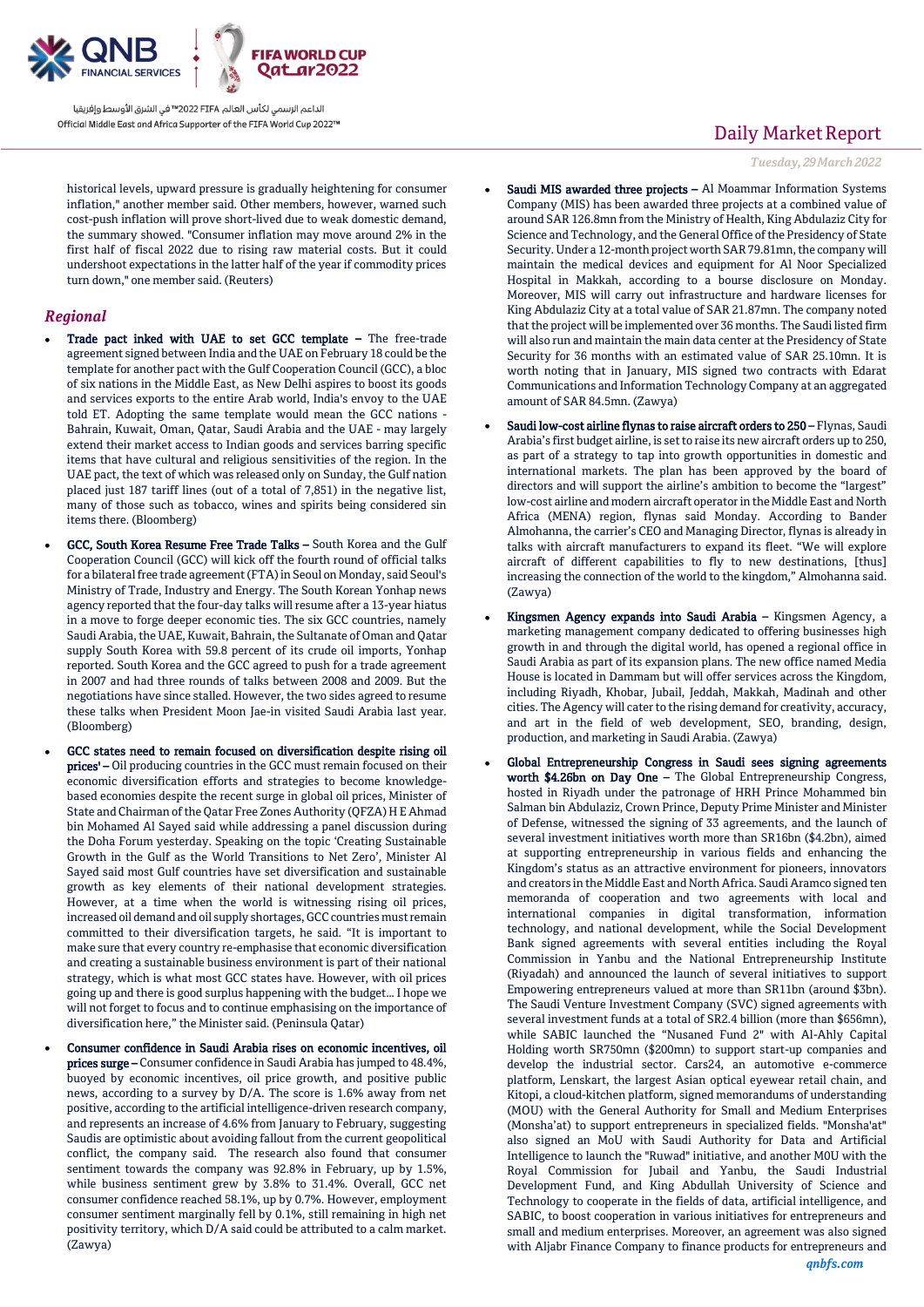

small and medium enterprises, valued at SR20mn riyals (\$5.33mn). (Zawya)

- Saudi Arabia employs half a million citizens in 2021 The total number of Saudis who entered the employment market during the year 2021 accounted for about 499,000, with an average hiring of 1,367 Saudis per day, according to a monitoring conducted by Okaz/Saudi Gazette based on recently released government reports. The total number of male and female Saudi employees in the local labour market reached about 2.25mn last year, and this marked an increase of 28.51% while comparing to the year 2020, when their number reached about 1.75mn. The total number of Saudi men who were employed last year accounted for about 323,000 employees, an increase of 28.09 percent over the year 2020, bringing their number to 1.47mn. The number of Saudi women who joined the employment market in 2021 reached 176,000, and this marked an increase of 29.31%, reaching their total number to about 778,000. With regard to non-Saudis, the number of workers witnessed a drop of 0.97 percent during the last year, with the difference between exit and entry of foreigners in the labor market accounted for about 2,000, bringing the total number of male and female expatriate workers in the market to about 6.27mn. The number of male workers who left the market was about 59,000 while those newly employed reached about 57,000. (Zawya)
- UAE will work with OPEC+ to stabilize oil market, says energy minister Oil producers who felt like outcasts at the COP 26 climate conference last year are now being treated like superheroes because their supplies are in strong demand, UAE energy minister Suhail al-Mazrouei said on Monday at an industry event. Mazrouei suggested it was not possible to underinvest and preach renewables and then ask for output boosts during a crunch -- long-term planning is needed. "I think in COP 26 all the producers felt they were uninvited and unwanted but now we are again superheroes, it's not going to work like that," he said. Resource-rich developing nations have often pushed back against calls for a rapid move away from fossil fuels, arguing for a more orderly transition. Mazrouei stressed the need for investment in oil and gas alongside renewables even though the energy transition is taking place, saying OPEC+ needs to replace at least 5-8mn barrels lost every year to keep production where it is. The United Arab Emirates will work with OPEC+ to make sure the energy market is stable, he said. The UAE is doing its best to raise capacity to 5mn barrels per day (bpd) but that does not mean it wants to act on its own or leave OPEC+, a group that includes the Organization of the Petroleum Exporting Countries, Russia and others, Mazrouei said. "We as a country are trying to do our best. We are investing and raising our capacity to 5mn barrels," he said. "But that does not mean that we will leave OPEC+ or do something unilaterally. We will work with this group to ensure that the market is stable." OPEC+ is scheduled to meet next on March 31. The group has been raising its output target by 400,000 barrels a day since August to ramp up production after historic cuts prompted as the pandemic slashed demand. (Zawya)
- Al Marri: UAE hopeful of 5%-6% economic growth in 2022 and beyond UAE is hoping the economy will grow by 5% to 6% this year as it recovers from the pandemic, and by the same pace over the next few years to help double the economy by 2031, its economy minister said on Wednesday. "The whole world is recovering, and I think we are in a recovery phase after the pandemic, (but) predicting growth as well this year is a challenge," Abdulla Bin Touq Al Marri told Reuters on the sidelines of the "Investopia" conference in Dubai, referring to the Russia-Ukraine war and oil prices. When asked if the economy will grow by 5% to 6% in 2022 as well, he said "that's what I hope, we are very ambitious, very positive... We want to double our economy by 2031." The IMF expects the UAE economy to grow by 3% this year after it expanded by 2.1% in 2021. The UAE's non-oil economy has benefited from public spending, credit growth, and improving business sentiment, and its hosting of the Dubai World EXPO has boosted tourism. (Zawya)
- Abu Dhabi Chamber discusses prospects of trade cooperation with Confederation of Indian Industry –Within its efforts to promote industrial and investment cooperation with India, the Abu Dhabi Chamber of Commerce and Industry has organized a meeting with a high-level delegation from the Confederation of Indian Industry (CII). During the meeting, the visiting delegation was introduced to the available and

## Daily Market Report

*Tuesday, 29March2022*

promising business opportunities in Abu Dhabi through a video presentation on the investment environment of Abu Dhabi and the features offered for foreign investors looking to invest in the emirate. Saeed Ghumran Al Remeithi, Deputy Treasurer of the Abu Dhabi Chamber, headed the Emirati side of the meeting, accompanied by Mohamed Helal Al Mheiri, Director General of the Chamber, and a number of local businesses operating in Abu Dhabi, while the Indian side was represented by Director General of the CII, Chandrajit Banerjee, accompanied by Sanjiv Bajaj, President-Designate of the CII, along with a large number of Indian companies. (Zawya)

- Abu Dhabi sovereign fund pausing Russia investments Abu Dhabi's Mubadala Investment Company is pausing investments in Russia, which represent less than 1% of its portfolio, because of the Ukraine crisis, the chief executive of the \$243bn sovereign wealth fund said on Monday. This is the first comment by the top executive of Mubadala, Abu Dhabi's second biggest sovereign fund, about its Russian investments after Russia's invasion of Ukraine, which Moscow calls a "special military operation". The United Arab Emirates, a member of the OPEC+ oil producing group that includes Russia, did not support a U.N. Security Council vote to condemn the Russian invasion. (Reuters)
- Major banks join in \$1bln loan to KPC: Kuwait Japan's three biggest banks are teaming up with major US and European lenders to loan \$1bn to help Kuwait increase oil output, seeking to calm energy markets roiled by Russia's invasion of Ukraine, reports Al-Anba daily quoting Nikkei Asia newspaper. Mizuho Bank, Sumitomo Mitsui Banking Corp. and MUFG Bank are making the loan to Kuwait Petroleum Corp., along with HSBC and JPMorgan Chase. Mizuho is expected to be the lead underwriter. Japanese Trade Minister Koichi Hagiuda will meet with Kuwaiti Oil Minister Mohammed al-Fares as early as the coming week to sign off on the deal. Disruptions caused by the war in Ukraine and sanctions on Russia have dominated oil markets for the past few weeks, sending prices up and setting off a frantic scramble by governments to look for energy supplies from other regions. (Zawya)
- Bahrain Q4 real GDP +4.3% YoY: Cabinet statement Bahrain's real gross domestic product (GDP) grew 4.3% YoY during the fourth quarter of 2021, the Gulf country's cabinet said in a statement on Monday. Non-oil GDP increased 4.2%, while the oil sector grew 4.7% in the same period, it said. (Reuters)
- Fitch Affirms Bahrain at 'B+'; Outlook Stable Fitch Ratings has affirmed Bahrain's Long-Term Foreign-Currency Issuer Default Rating (IDR) at 'B+' with a Stable Outlook. Rating Strengths and Weaknesses: Bahrain's ratings are supported by strong financial backing from partners in the GCC, the high level of economic development and a robust macroeconomic outlook. Weak public finances, high fiscal dependence on oil revenue, low levels of FX reserves and political constraints on fiscal reform all weigh on the ratings, although fiscal consolidation has made significant progress since the launch of the 2018 Fiscal Balance Program (FBP), which was refreshed with additional measures in late 2021. (Bloomberg)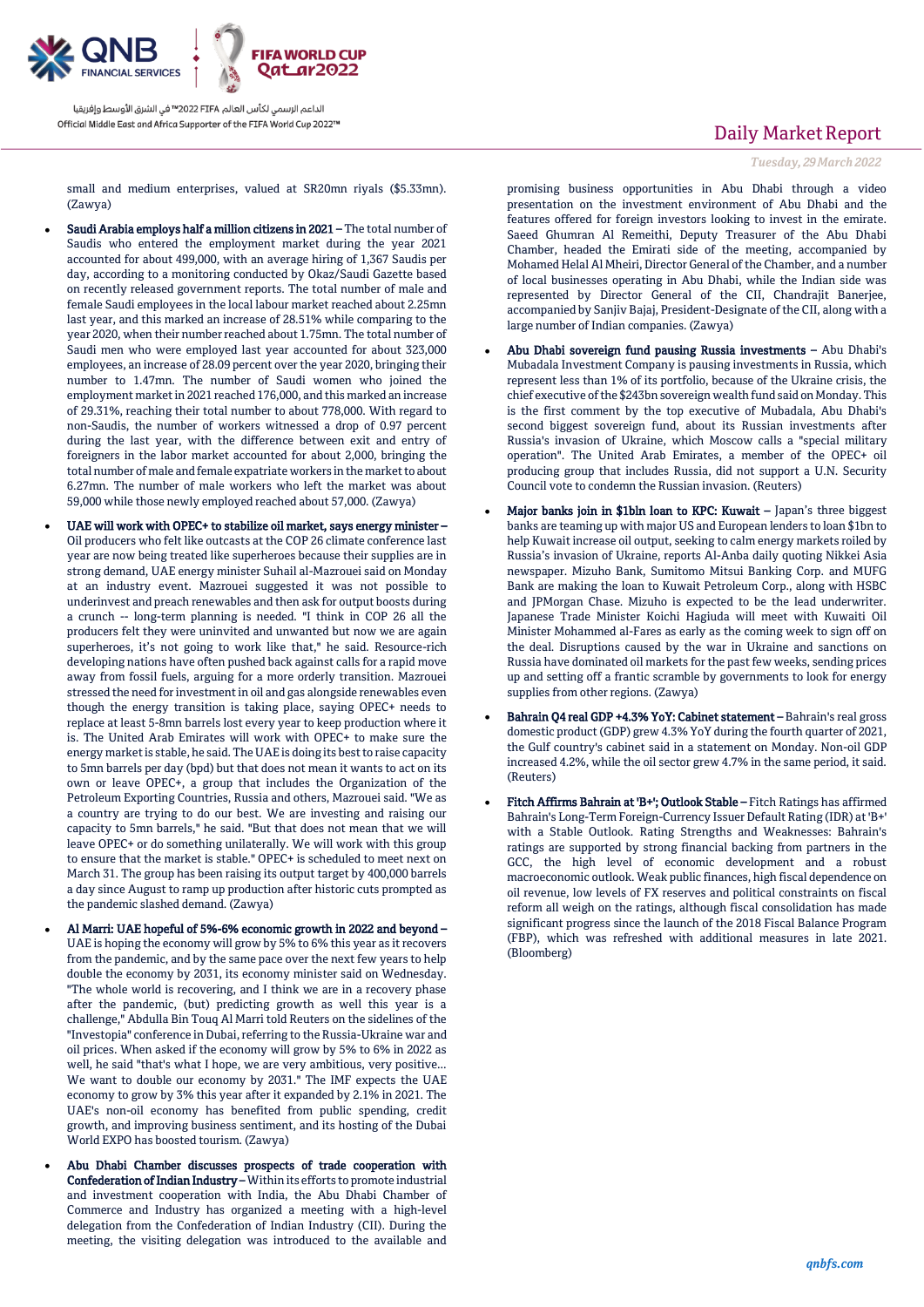

# Daily Market Report

*Tuesday, 29March2022*

## *Rebased Performance*







### *Source: Bloomberg*

| <b>Asset/Currency Performance</b>                        | Close (\$) | 1D%   | WTD%  | YTD%  |  |
|----------------------------------------------------------|------------|-------|-------|-------|--|
| Gold/Ounce                                               | 1,936.63   | (1.1) | (1.1) | 5.9   |  |
| Silver/Ounce                                             | 25.04      | (1.9) | (1.9) | 7.4   |  |
| Crude Oil (Brent)/Barrel (FM Future)                     | 112.97     | (6.4) | (6.4) | 45.2  |  |
| Crude Oil (WTI)/Barrel (FM Future)                       | 106.39     | (6.6) | (6.6) | 41.5  |  |
| Natural Gas (Henry Hub)/MMBtu#                           | 5.44       | 0.0   | 0.0   | 49.0  |  |
| LPG Propane (Arab Gulf)/Ton <sup>#</sup>                 | 149.25     | 0.0   | 0.0   | 33.0  |  |
| LPG Butane (Arab Gulf)/Ton#                              | 173.00     | 0.0   | 0.0   | 24.2  |  |
| Euro                                                     | 1.10       | (0.1) | (0.1) | (3.5) |  |
| Yen                                                      | 123.81     | 1.4   | 1.4   | 7.6   |  |
| GBP                                                      | 1.31       | (0.8) | (0.8) | (3.4) |  |
| CHF                                                      | 1.07       | (0.6) | (0.6) | (2.6) |  |
| AUD                                                      | 0.75       | (0.6) | (0.6) | 2.8   |  |
| <b>USD Index</b>                                         | 99.28      | 0.5   | 0.5   | 3.8   |  |
| RUB <sup><i>u</i></sup>                                  | 118.69     | 0.0   | 0.0   | 58.9  |  |
| <b>BRL</b>                                               | 0.21       | (1.3) | (1.3) | 16.0  |  |
| Source: Bloomberg (#Marbet was closed on March 28, 2022) |            |       |       |       |  |

*Source: Bloomberg ( #Market was closed on March 28, 2022)*

| <b>Global Indices Performance</b> | <b>Close</b> | 1D%*  | WTD%* | YTD%*  |
|-----------------------------------|--------------|-------|-------|--------|
| MSCI World Index <sup>#</sup>     | 3,049.11     | 0.0   | 0.0   | (5.7)  |
| DJ Industrial                     | 34,763.95    | (0.3) | (0.3) | (4.3)  |
| S&P 500                           | 4,544.06     | 0.0   | 0.0   | (4.7)  |
| NASDAQ 100                        | 14,221.44    | 0.4   | 0.4   | (9.1)  |
| STOXX 600                         | 455.22       | 0.2   | 0.2   | (10.1) |
| <b>DAX</b>                        | 14,475.02    | 1.0   | 1.0   | (11.6) |
| <b>FTSE 100</b>                   | 7,492.30     | (0.8) | (0.8) | (2.0)  |
| <b>CAC 40</b>                     | 6,617.11     | 0.8   | 0.8   | (10.9) |
| Nikkei                            | 27,943.89    | (2.1) | (2.1) | (9.7)  |
| MSCI EM <sup>#</sup>              | 1,125.01     | 0.0   | 0.0   | (8.7)  |
| <b>SHANGHAI SE Composite</b>      | 3,214.50     | (0.0) | (0.0) | (11.9) |
| <b>HANG SENG</b>                  | 21,684.97    | 1.3   | 1.3   | (7.7)  |
| <b>BSE SENSEX</b>                 | 57,593.49    | 0.7   | 0.7   | (3.2)  |
| Bovespa                           | 1,18,261.43  | (1.4) | (1.4) | 30.6   |
| <b>RTS</b>                        | 823.04       | (0.8) | (0.8) | (48.4) |

*Source: Bloomberg (\*\$ adjusted returns; #Market was closed on March 28, 2022)*